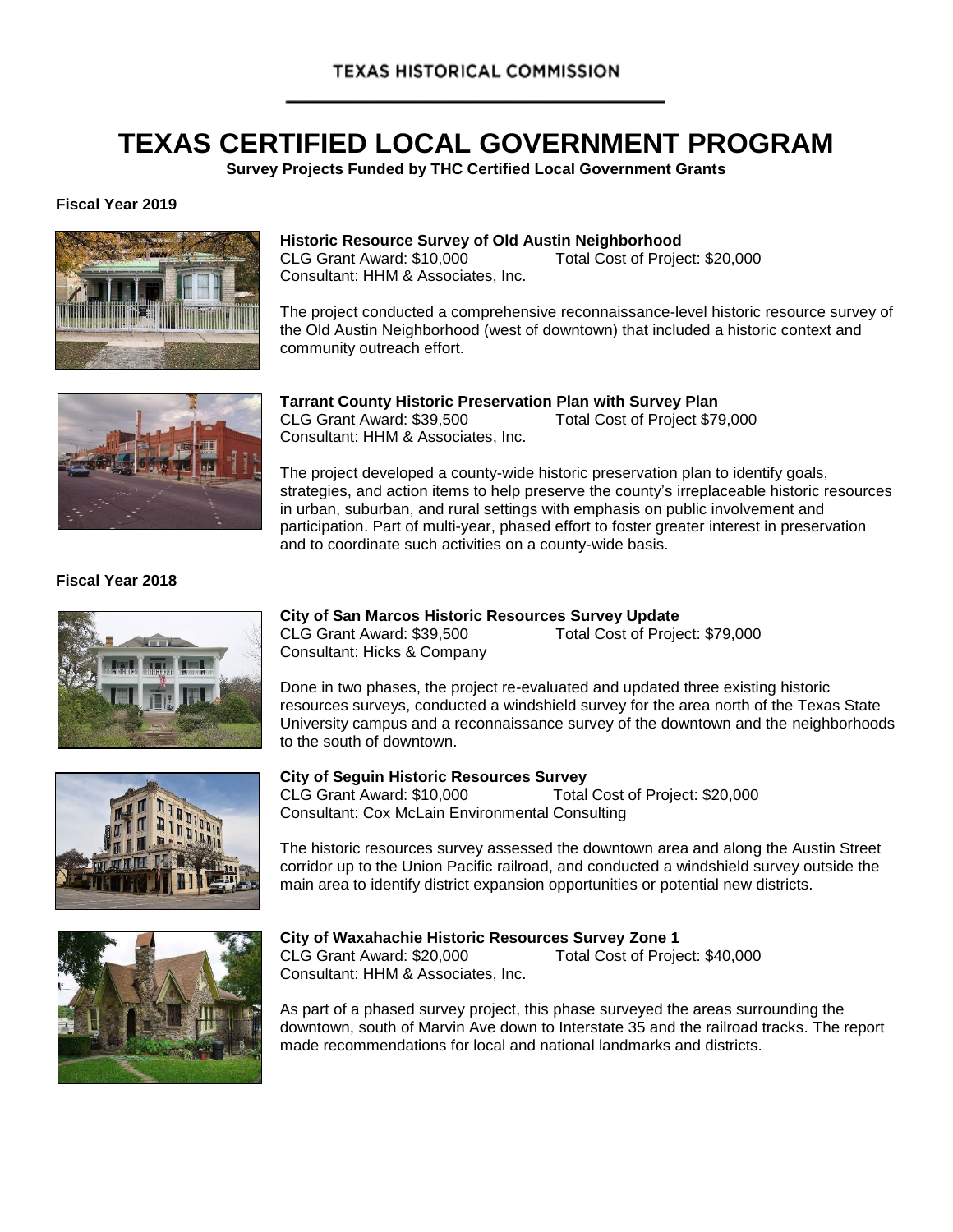

#### **City of Brownsville Historic Resources Survey** CLG Grant Award: \$23,750 Total Cost of Project: \$47,500 Consultant: HHM & Associates, Inc.

The historic resources survey updated the previous 2000 and 2001 surveys with fresh assessment of physical attributes and historical significance and surveyed three distinct areas covering Brownsville's historic downtown, West Brownsville, and outlying area

#### **City of Beaumont Historic Resources Survey**

subdivisions not previously documented.

CLG Grant Award: \$4,000 Total Cost of Project: \$8,000 Consultant: Beaumont Heritage Society with Lamar University

The project consolidated all previous surveys into a single digital database and then documented the Downtown National Register District and adjacent residential neighborhoods, to assess what changes have occurred over the decades and to document resources that were previously not documented in order to consider whether a district boundary increase is needed or if other potential districts exist.

#### **Fiscal Year 2016**



### **Historic Resources Survey of Corpus Christi Downtown Management District and a Portion of Uptown**<br>CLG Grant Award: \$12,000

Consultant: Hardy-Heck-Moore, Inc.

Total Cost of Project: \$24,467

The historic resources survey supplemented the 1991 survey covering the downtown area of approximately 426 acres with a cut-off date of 1970 as this area has undergone notable changes in the interim. Historic resources of Corpus Christi are links to its rich past and form a vital part of a revitalized downtown within a picturesque setting.



#### **Northwest Travis County Historic Resources Survey**

CLG Grant Award: \$25,000 Total Cost of Project: \$50,000 Consultant: Hicks & Company

This historic resources survey wrapped up a multi-phased multi-year project of surveying the entire Travis County, outside of Austin. It was a mixture of more modern residential suburbs and planned neighborhoods juxtaposed with older farmstead, ranches, and small communities, allowing for a combination of windshield and reconnaissance survey efforts.



#### **Historic Resources Survey of Rockwall**

CLG Grant Award: \$5,000 Total Cost of Project: \$10,000 Consultant: Hardy-Heck-Moore, Inc.

This project surveyed the downtown area and one residential historic district to heighten awareness of Rockwall's historic resources, support implementation of the city's historic preservation ordinance, and guide planning for future development. The survey data will update existing data, so the city may make informed decisions about local historic zoning overlays, and guide decisions on new development.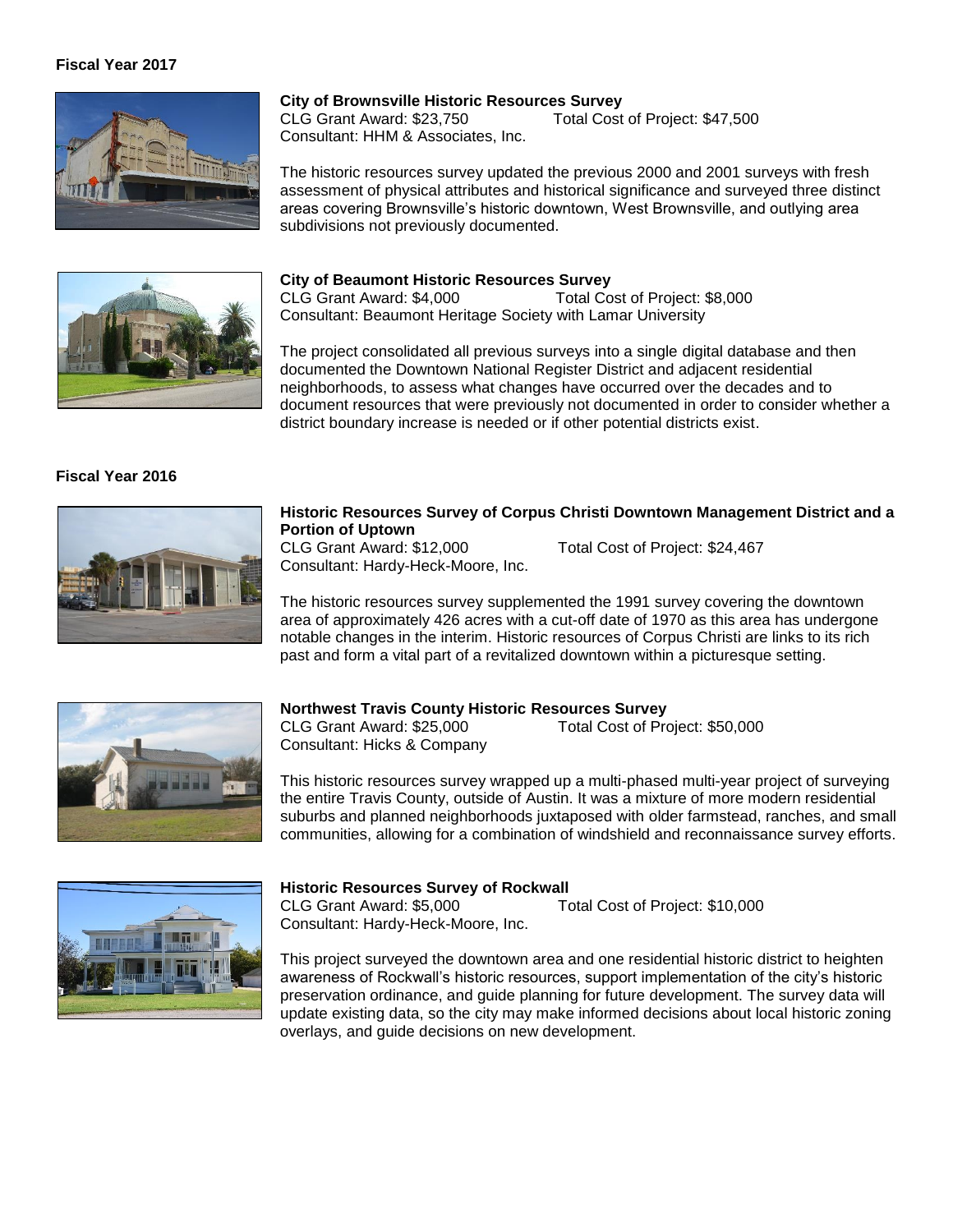

**Pollard Farm Neighborhood Historic Resources Survey, City of Tyler** CLG Grant Award: \$11,248 Total Project Cost: \$22,496 Consultant: Diane E. Williams

The historic resources survey updated the 1995 survey that only partially surveyed the area in question. The updated survey resulted in an expanded inventory of historic resources, allowing for an increased sense of place and protection of Tyler's historic resources. Potential historical properties in this neighborhood can be incorporated into additional Local Historic District Overlays, allowing for educational opportunities for other potential overlays.



#### **Southwest-west Travis County Survey**

CLG Grant Award: \$7,500 Total Project Cost: \$15,000 Consultant: Hicks & Company

The historic resources survey is part of a multiple-phase survey project. The southwestwest quadrant of Travis County needed being inventoried due to the continued development of US 290 corridor. The relatively unoccupied rural lands are prime expansion locations as the county population grows. The project is intended to provide expanded information about the resources to local residents and to the greater Travis County population, and to identify the role of this area in the history of the county.



#### **City of Longview Historic Resources Update and Survey Plan**

CLG Grant Award: \$20,000 Total Project Cost: \$40,000 Consultant: Preservation Central, Inc.

The survey grant developed a survey plan with recommendations for completing a multiphase city-wide historic resources survey and completed a historic resources survey of the downtown area. This survey provides an update to the previous 1986 survey report.



#### **African-American and Mexican-American Settlement Survey in Travis County** CLG Grant Award: \$7,500 Total Project Cost: \$15,000

Consultant: Hicks & Company This grant project is to provide funding for research early African-American and Mexican-

American communities that developed in Travis County. While such settlements have been documented inside Austin's city limits, no such comprehensive study has been done of the surrounding countryside. Some of these communities were African-American "Freedmen's Colonies" following the Civil War while others were settlements of Mexican-American families that moved to rural areas to provide labor and to escape the turmoil of the Mexican Revolution. The study will shed valuable light on a segment of Travis County's history that has been overlooked and is threatened to disappear from memory.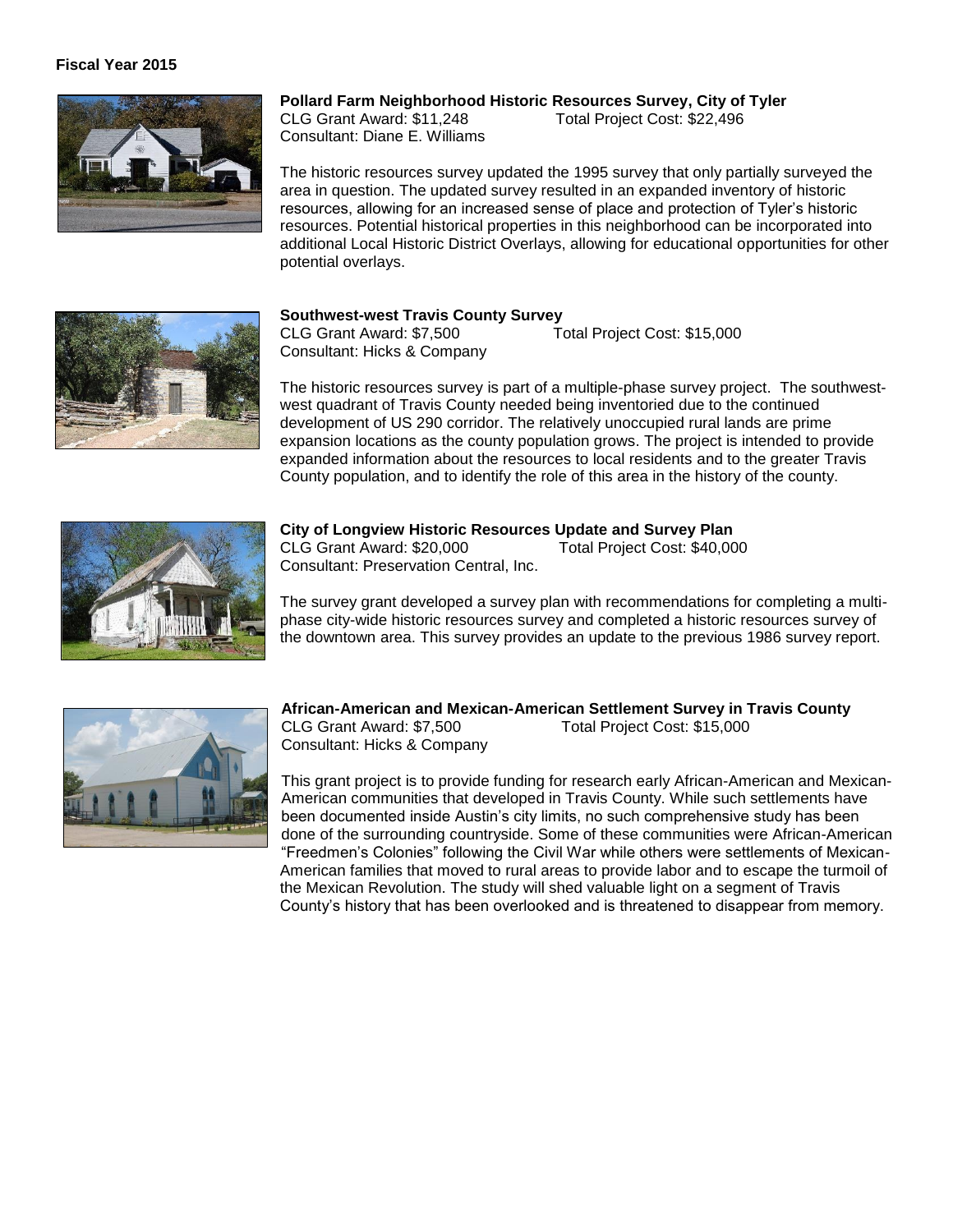

#### **City of Austin's Mount Bonnell Cultural Landscape Inventory & Monument Restoration**

CLG Grant Award: \$25,000 Total Project Cost: \$53,500 Consultant: City of Austin staff

Counted as one of Austin's most significant sites, Mount Bonnell had no comprehensive survey of the site. In addition, existing historic features were in disrepair and in need of conditions assessments to determine treatment options and to prioritize future work. The historic limestone monument on site that commemorates the 1938 donation of the land by the Covert family was restored in keeping with the Secretary of the Interior's Standards and the Guidelines for Cultural Landscapes.



#### **City of Denton Historic Resources Survey Update: Phase 2 Glenwood Neighborhood**

CLG Grant Award: \$37,755 Total Project Cost: \$86,096 Consultant: CRS Group

The historic resources survey updated the 1996 survey for the Glenwood Neighborhood in order to develop and maintain a comprehensive inventory of the city's historic resources, which was identified as the primary goal of the Denton Historic Landmark Commission.



#### **City of Galveston Local Historic District Survey Update: East End, Silk Stocking, Lost Bayou**

CLG Grant Award: \$10,000 Total Project Cost: \$20,000 Consultant: Hardy-Heck-Moore, Inc.

The local historic district survey update included the East End District, Silk Stocking District, and Lost Bayou District as they were last done at least 20 years ago. This updated information addresses a deficiency in the City of Galveston's historic preservation program by updating a valuable resource that is used by city staff and landmark commission. The survey data will be used to develop historic contexts and is available for public use.



# **Denton County Historic Resources Survey Plan, Phase 1**

Total Project Cost: \$60,019 Consultant: Hardy-Heck-Moore, Inc.

Denton County identified the need to document its communities and rural areas that are under threat due to increased development. After conducting research and map analysis, the consultant presented recommendations for a multi-phase county-wide survey of historic resources in Denton County, not including the City of Denton.



#### **Southwest Travis County Historical Survey**

CLG Grant Award: \$8,500 Total Project Cost: \$17,000 Consultant: Preservation Central, Inc.

The historic resources survey was a continuation of the multiple-phase survey project; this phase included the southwest quadrant of Travis County, which was in dire need of being inventoried due to the projected expansion of SH 45 through the area and continued expansion/development of Austin and Buda.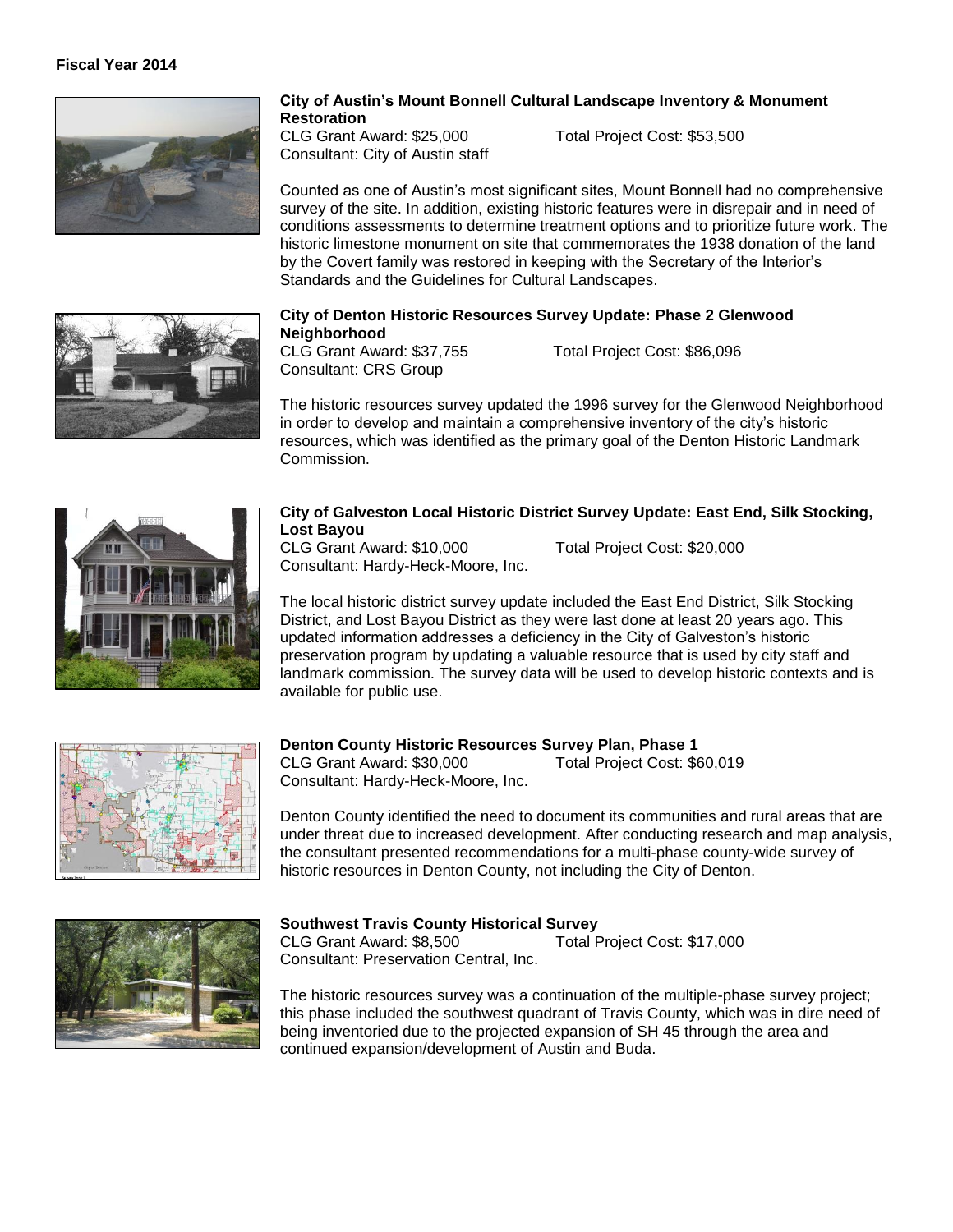

#### **Comal County Historic Resources Survey, Phase 4**

CLG Grant Award: \$13,250 Total Project Cost: \$26,500 Consultant: Hardy-Heck-Moore, Inc.

The Phase 4 of the Comal County Historic Resources Survey included historic resources prior to 1945 in the Bulverde area of Comal County in order to complete the multi-phased survey project. Comal County has many historic resources that risk potential loss or alterations without historic designation. There is a real threat to the county's historic resources due to developmental pressures from San Antonio, New Braunfels and the I-35 corridor.



#### **Denison Downtown Historic Resources Survey**

CLG Grant Award: \$3,500 Total Project Cost: \$7,000 Consultant: Community Revitalization Strategies

The City of Denison proposed an updated survey of its downtown district, including database development and GIS technology. Preserving the history of this town through the survey is vital to preserving its historic resources, which serve as the foundation of the neighborhood and downtown revitalization programs and as part of a comprehensive economic development strategy for the city.



#### **Palestine Historic Resources Resurvey**

CLG Grant Award: \$3,000 Total Project Cost: \$19,000 Consultant: City of Palestine

The City of Palestine conducted a reconnaissance-level resurvey of its locally designated Downtown Historic District in order to update its 1993 survey. As a commercial district, the Downtown District often represents the primary exposure tourists and visitors receive to the historic city core. This ultimately translates into additional visitation as well as investment into this district, and indirectly to the residential historic districts, as visitors become aware of the unique historic character of Palestine.



#### **Southeast Travis County Historical Survey**

CLG Grant Award: \$7,500 Total Project Cost: \$15,000 Consultant: Preservation Central, Inc.

Travis County continued its ongoing efforts to inventory its historic resources in the county and provide data on the entire eastern half of Travis County. This area is in need of being inventoried due to the continued expansion of SH-130 and the construction of the Formula One Racetrack and its accompanying development.



#### **Tyler Downtown Historic Resources Survey**

CLG Grant Award: \$5,858 Total Project Cost: \$11,716 Consultant: Preservation Central, Inc.

The City of Tyler requested funds to do a resurvey of their existing Historic Resources Survey from 1995. The identification of significant historic resources aids in the protection of these resources and helps stimulate economic development in Tyler's downtown area and preserve its cultural history.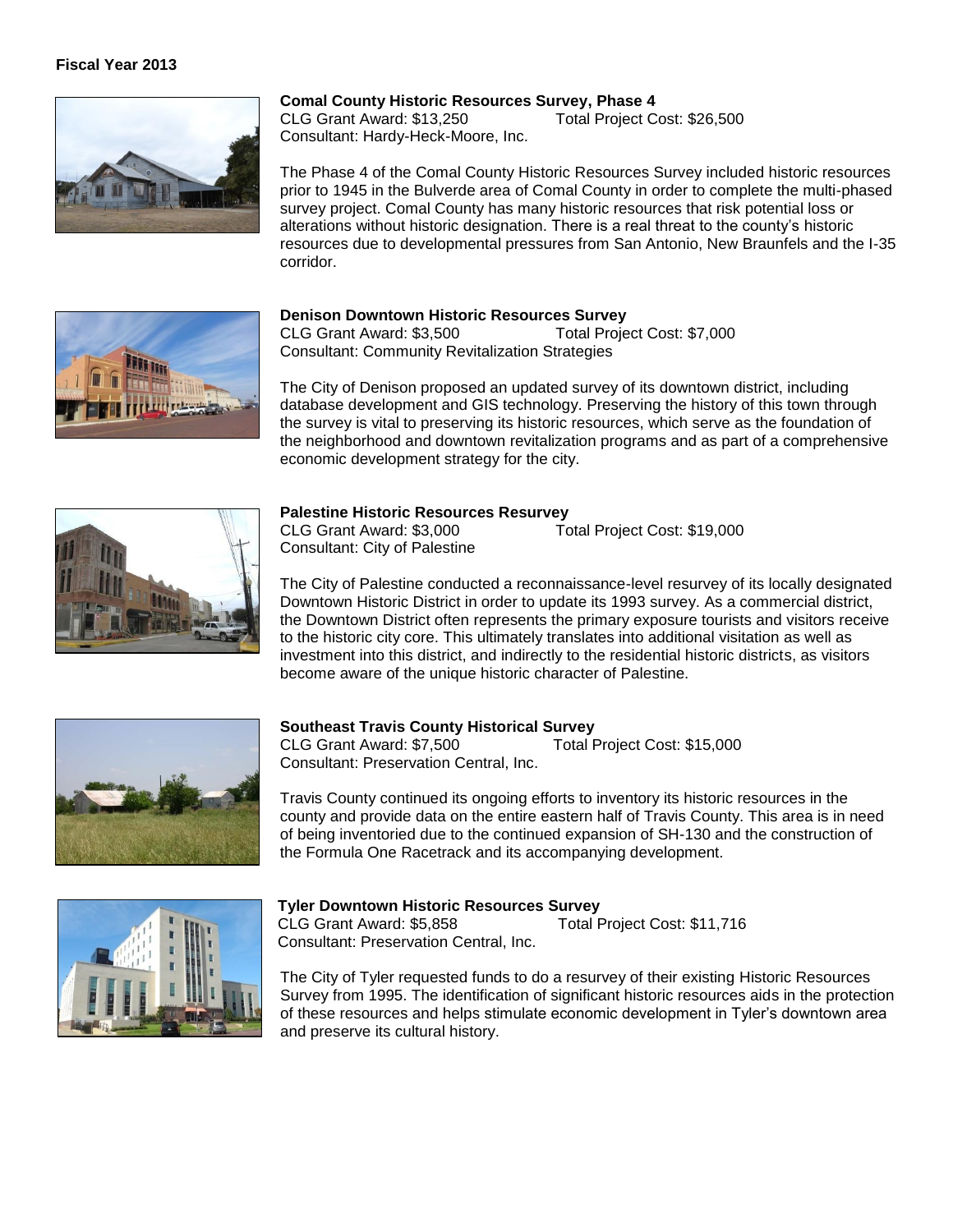

**Comal County Comprehensive Historic Resources Survey** CLG Grant Award: \$40,000 Total Project Cost: \$92,500 Consultant: Hardy-Heck-Moore, Inc.

Comal County initiated a county-wide comprehensive Historic Resources Survey in 2012 to ensure the documentation and protection of historic properties threatened by urban development. In addition to documenting properties, the survey determined eligibility for local, state and national historic designation.



#### **City of Denton Historic Resources Survey Update, Phase 1** CLG Grant Award: \$21,934 Total Project Cost: \$50,000 Consultant: Community Revitalization Strategies

The City of Denton requested funds to update their existing Historic Resources Survey. Through a partnership with the University of North Texas, the city updated the survey while introducing college students to aspects of the field of historic preservation. The updated survey assists in the identification and nomination of additional national, state and local landmarks.



#### **City of Killeen Citywide Historic Resources Survey**

CLG Grant Award: \$5,000 Total Project Cost: \$10,000 Consultant: Hicks & Company

The City of Killeen initiated a city-wide historic resources survey to augment their existing Downtown survey. City staff, along with volunteers and a preservation consultant, used the reconnaissance-level survey to identify areas of the city for more intensive survey work and possible designation of new historic districts and local landmarks.



#### **City of Kingsville Historic Resources Survey Update**

CLG Grant Award: \$25,000 Total Project Cost: \$50,000 Consultant: City of Kingsville with Texas A&M Kingsville

Recognizing that their 1986 Historic Resources Survey was not current, the City of Kingsville partnered with Texas A&M-Kingsville to request CLG funds to update the survey. The survey update identified buildings that had gained historical significance since the completion of the previous survey and updated the status of the existing buildings. The completed survey assists in the designation of National Register nominations, as well as state and local designations.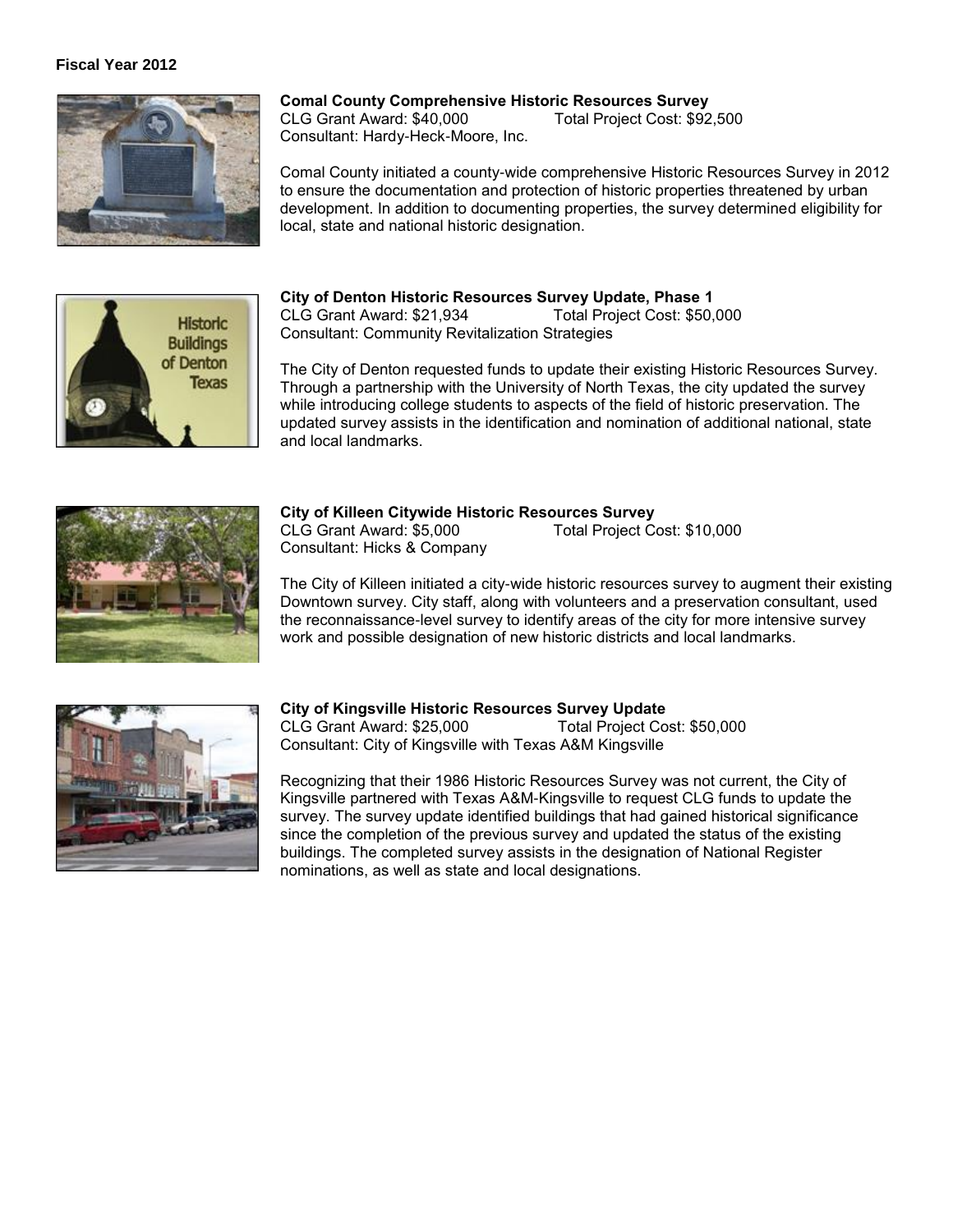

#### **City of Abilene Historic Resource Survey Update**

CLG Grant Award: \$9,000 Total Project Cost: \$18,000 Consultant: City of Abilene

The City of Abilene requested CLG funding to complete an update of the city's existing Historic Resources Survey. The updated survey documented the current condition of existing historic and determined if additional properties are eligible for local, state and national designations.

### **City of Austin Public Property Inventory and Survey Project**

CLG Grant Award: \$9,000 Total Project Cost: \$18,000 Consultant: Casey Gallagher

The City of Austin requested CLG funding to complete a comprehensive survey of all city owned properties exceeding 50 years of age to determine eligibility for local, state and national historic designation. The completed survey allows for proper treatment of cityowned properties to preserve their historic character.



#### **City of Galveston Historic Resources Survey**

CLG Grant Award: \$10,000 Total Project Cost: \$20,000 Consultant: City of Galveston

The City of Galveston utilized CLG grant funds to complete the City's Historic Resources Survey. Upon completion, the survey will document the historic resources of the island, creating opportunities for additional local, state and national designations. The integration of the survey data into the city GIS system ensures the protection of properties from development and other threats.



#### **City of McAllen Historical Resources Survey Phase II**

CLG Grant Award: \$22,500 Total Project Cost: \$45,000 Consultant: Preservation Central, Inc.

The City of McAllen initiated a Historic Resources Survey in 2005. In 2011, the city requested CLG funds to begin Phase II of the survey project. The survey includes detailed information on the 1,655 historic structures located within the survey boundaries and will be utilized to develop National Register nominations.



### **City of Nacogdoches Historic Resources Survey Update** CLG Grant Award: \$9,022 Total Project Cost: \$18,044

Consultant: City of Nacogdoches with Stephen F. Austin University

The City of Nacogdoches collaborated with Stephen F. Austin State University to complete an updated historic resources survey focusing on the historic core of the city. The City utilized CLG funds to purchase GPS-based survey equipment to conduct the survey. This updated survey may result increased opportunity for economic revitalization and interpretation of historic resources.



#### **Travis County Webberville Corridor Cultural Resources Survey**

CLG Grant Award: \$4,964 Total Project Cost: \$13,000 Consultant: Hicks & Company

Travis County undertook a multiphase Cultural Resources Survey in 2004, focusing on the unincorporated areas of the county. The FY 2011 CLG Grant provided funding for the fourth phase, focusing on the Webberville Corridor in eastern Travis County. Once all phases are completed, the survey will document the resources of the county currently threatened by development pressures as the Austin area continues to grow.